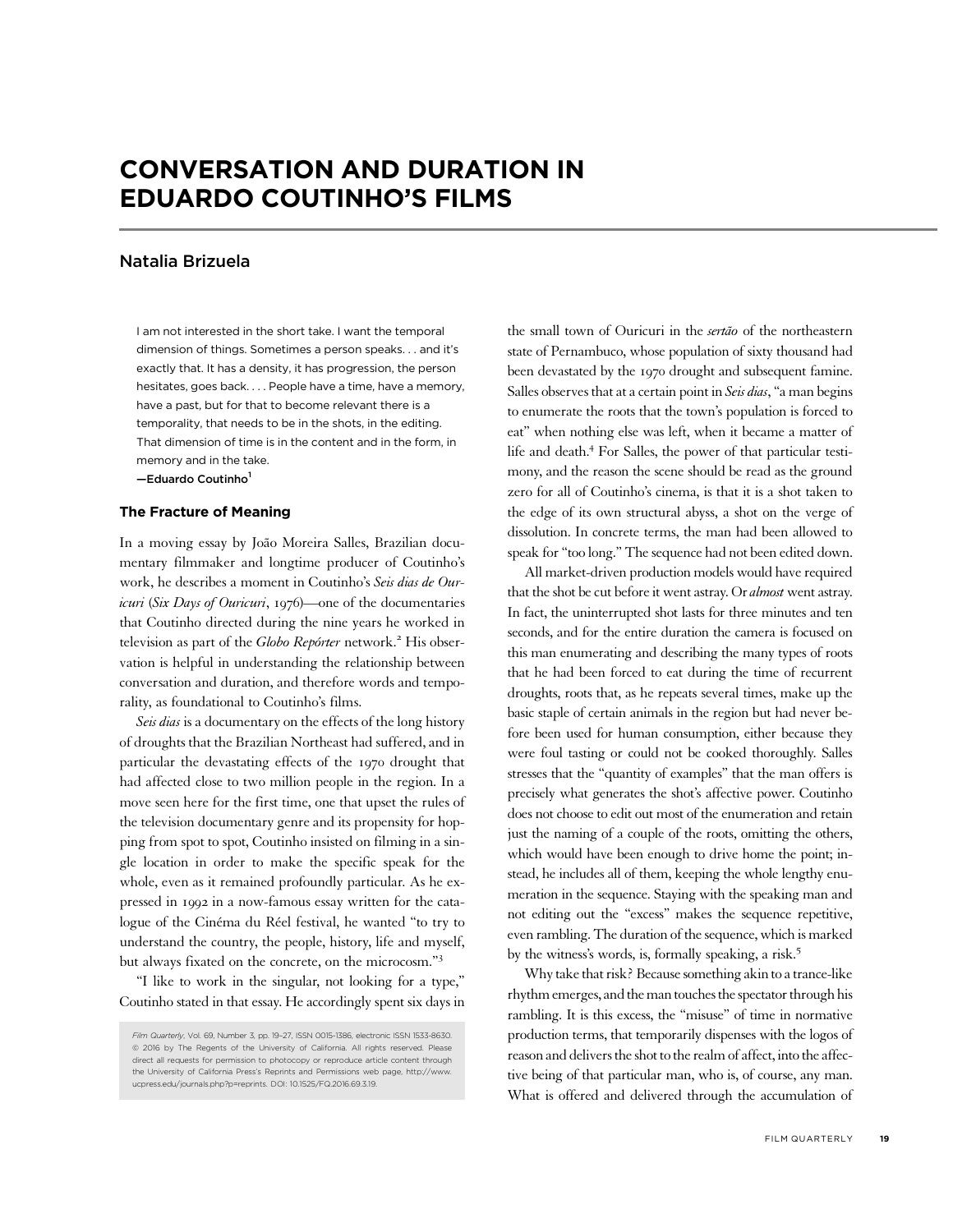

Edificio Master (2002) represents the maturation of Coutinho's cinema of conversation. Photo courtesy of Instituto Moreira Salles

examples in this particular shot is human life itself: taken to its very limit, to the edge where life, at least momentarily, becomes undone and no longer is.

According to Salles, that shot enacts a shift in meaning. From its beginning as merely testimony to forms of survival—how do those marked by the hardship of the region endure and remain alive—the focus is shifted to "the fracture of meaning provoked by extreme famine."<sup>6</sup> Coutinho's offscreen presence is perceived through his voice, as he asks questions, engaging the man in a conversation about these roots: "Have you already eaten that one? . . . when? . . . and that other one?" The fracture of meaning, indeed.

Edifício Master (Master Building, 2002) is Coutinho's first film constructed entirely from the lesson learned in that three-minute-ten-second shot in Seis dias de Ouricuri, back in 1976. The women and men who speak to Coutinho in

Edifício Master are allowed to keep going. They are given enough time to let go, so that meaning will fracture: their own meaning, the film's meaning, the spectator's meaning. If allowed to go for long enough, to leave the realm of the safe grounds of the typical answer, then a sort of momentary insanity emerges. Just as in literature, when sentences can be characterized as having lost their meaning because they have gone on for too long, so too the shot. If Coutinho's practice has been aptly described as a cinema of conversation, it is also a cinema of duration, deployed as a fracturer of reason.

## "It was the word"

With this phrase, "it was the word," Coutinho summarized the impact that his first viewing of Claude Lanzmann's nine and a half hour Shoah (1985) had on him in the 1980s. He was in Paris for a screening of his Cabra marcado para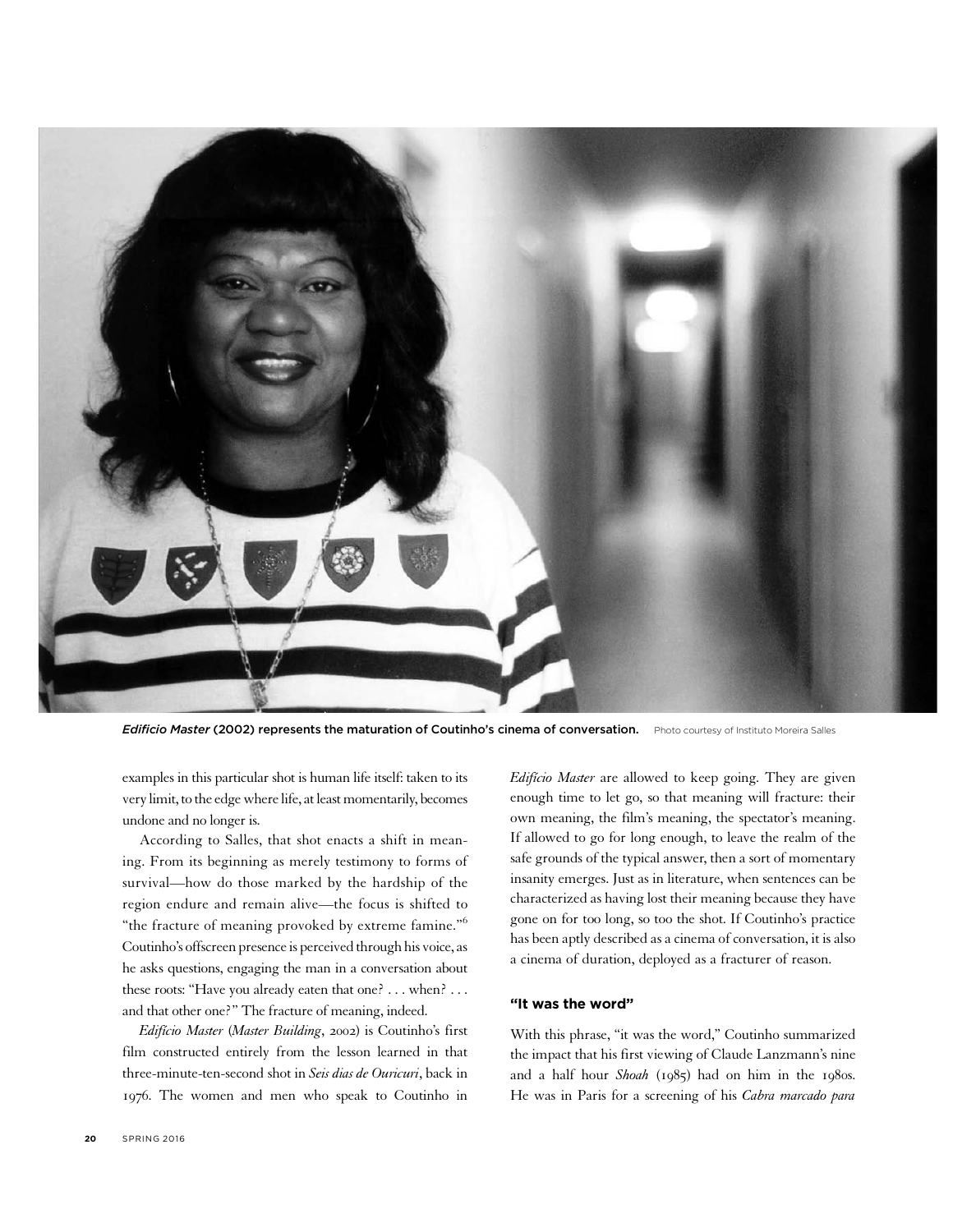morrer (Man Marked for Death, 20 Years Later, 1964-1984), when he saw it. Coutinho felt he had finally found the word that was otherwise absent in cinema, focused, as the medium was, on images and plot. Lanzmann had originally considered titling his film Le lieu et la parole [The Place and the Word], and critics have endlessly spoken about the film's dark "symphonic" quality, due mainly to the vast number of interviews, in multiple languages, that it included. In a later interview with Jean-Michel Frodon, Lanzmann himself would describe his work "not as a seductive song, but as a musical composition . . . a search for a form of harmony, for a symphonic form that would also develop, and reuse, a 'musical theme.'"<sup>7</sup> Song, musical composition, harmony, symphonic form, musical theme: these characterize Lanzmann's approach to words.

But what, then, does Coutinho himself mean by "word"? Coutinho means that the film is basically people speaking, speaking endlessly, one after another, in a terrifying, moving, and haunting accumulation. He means the utterances of speech. He means human orality. He means the direct sound in the audiovisual when the camera is focused on a person. He is referring to the way in which Claude Lanzmann chooses to keep the intervals of silence in the middle of a person's testimony, to the way in which the camera does not shy away from the discomfort of looking at a human body for so long, just seeing and hearing that body talk, even ramble. He is referring to the way in which the film just took its time—like the three-minute-ten-second shot in Seis dias de Ouricuri, where, on an entirely different scale, Coutinho too just took his time, and let the man's speaking go on.

Yet, really, it is not just the word. It is not just the accumulation of words, their sheer quantity nearing the nonsensical, the limit after which whatever form is still holding together the work of art would become undone. It is also, crucially, the duration through which the word—and through it, thought itself—is allowed to emerge and inhabit its own multiple, nonsynchronic temporality.

While this strategy becomes fully central to Coutinho's cinema with Edifício Master, it appeared three years earlier in Santo Forte (The Mighty Spirit, 1999), and had already appeared briefly in 1976 in that singular shot in Seis dias. Actually, it had also arisen in his classic, Cabra marcado para morrer at the end of the film when, after Coutinho and the crew have said their goodbyes on camera, Elizabeth approaches the van and begins speaking again, and the camera, unbeknownst to Coutinho and Elizabeth, records those last forty-five seconds where she repeats again, yet with a different demeanor, what she had said earlier: "the battle must continue. . .it is necessary."

For Coutinho, speech cut short offers nothing, for speech is nothing unless it is given the time needed by those words emerging through the voice of that particular body at that particular moment which can never be predicted. There is no set time for speech: it dictates its own inner temporality, always different, never the same, never programmed, always surprising. Speech needs to be allowed the time to become something, to offer itself, to deliver the body, and thus, to reveal the subject. By 1992, when Coutinho wrote on documentary cinema and on both the importance of what mainstream production models call "dead time" and the richness of speech, he had already begun to work through the necessary time of/for speech that he had captured in those couple of sequences in Seis dias and Cabra marcado para morrer.

It is speech—not sound, not the image—that is the determinant. Speech. Words: their demand might sometimes create long extended silences, a willingness to allow those stretches, not filling them, not interrupting them, not editing them out. This is the process through which thought—in all its restless, wandering, rambling digressions—is embodied. This is why Coutinho, from Santo Forte on, insisted on never "rehearsing" the conversations that would be filmed. In all his films thereafter, the filmed conversations happen just that once, that first and only time that he and the other meet and talk.

This embodiment of emotion that makes its appearance through time is, as Ismail Xavier has pointed out, the effect of the time granted by the presence of the camera, the time for the border between the real and the theatrical to be crossed.<sup>8</sup> In Edifício Master, one man ends up singing along to a recording of Frank Sinatra's "My Way" and another man starts to cry as he recalls how his boss told him "he deserved" the time off he was given when his mother died. Coutinho believes these moments of emotional power emerge because of the camera's presence, that is, because the person knows they are being filmed. The emotional rawness of the words that are given the time to emerge, and to overflow, is therefore the product of time and Coutinho's particular notion of theatricality. "Theatricality produces spectacular events for the spectator," according to Josette Féral because, as she explains:

[I]t establishes a relationship that differs from the quotidian. It is an act of representation, the construction of a fiction. As such, theatricality is the imbrication of fiction and representation in an "other" space in which the observer and the observed are brought face to face.<sup>9</sup>

The "other space" that the observer's gaze delimits, in a number of given settings outside the realm of theater per se, is the frame, and the camera's gaze (which after Edifício Master becomes absolutely static in Coutinho's films) thus represents a stage of sorts. It is within that frame, which can remain fixed for five, six, even seven minutes, that the person who is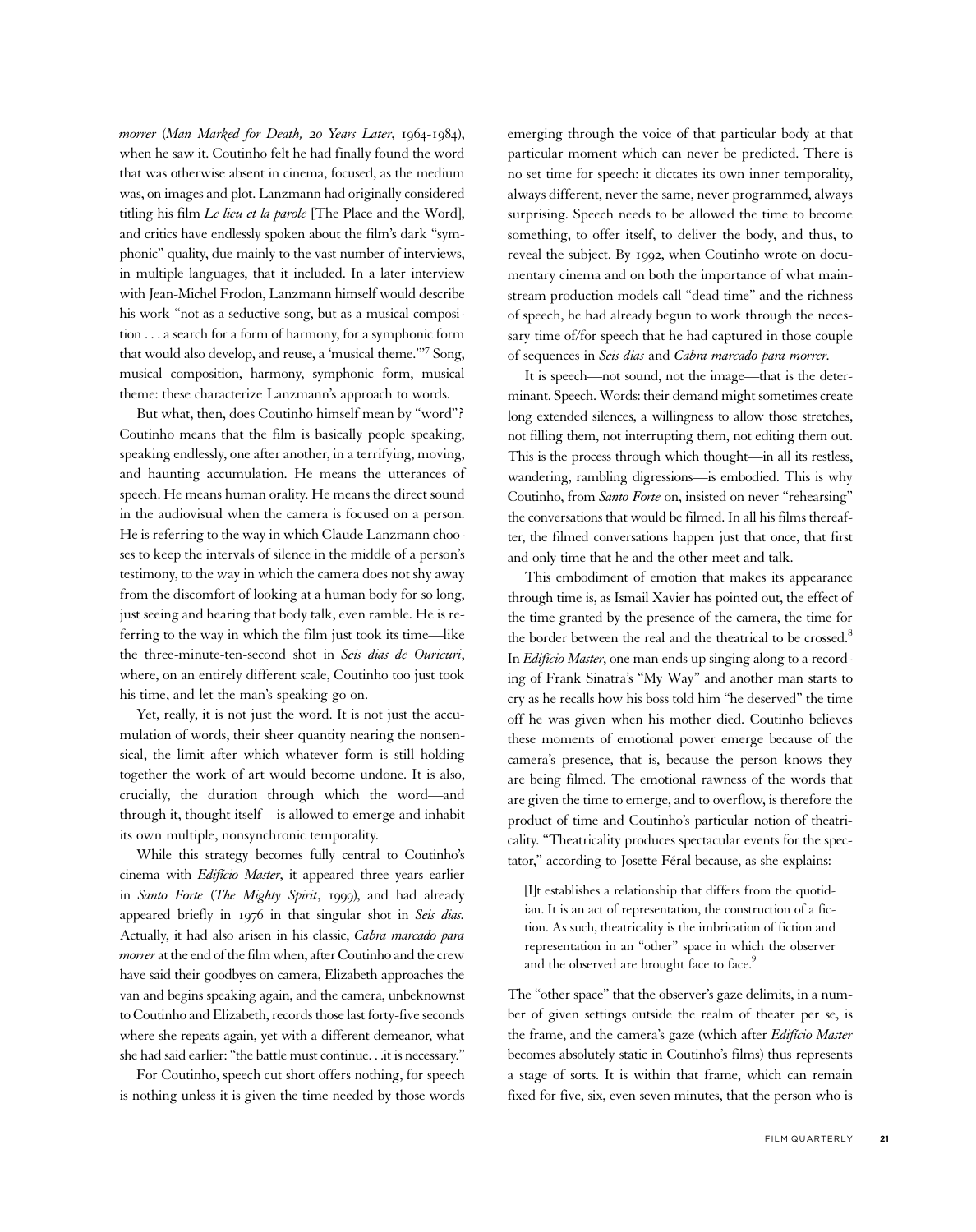

Speech is the determinant in the films of Coutinho.

engaged in an unstaged conversation with Coutinho becomes an actress/actor, playing herself/himself; they are, then, an externalized, performative version of themselves.

The subject that is allowed to emerge, through time and duration, is not quite itself while, at the same time, is closer to some kernel of truth that appears momentarily. This liminal position, made possible through duration and theatricality, lies at the heart of what has been termed "extimacy" (or extimité in Lacan's writings, derived from the "ex" of "exterieur" with Freud's "*intimité*"), that is, "neither interior nor exterior, but not somewhere else either." <sup>10</sup> According to Mladen Dolar: "It is the point of exteriority in the very kernel of interiority, the point where the innermost touches the outermost, where materiality is the most intimate. It is around this intimate external kernel that subjectivity is constituted."<sup>11</sup>

## The Modesty of History

Inspired by Walter Benjamin's proposal for the practice of a historical materialism, where the accumulation of the past's ruins must be presented without being made whole, where history must be told by allowing the least obvious voices to emerge in a radically anti-heroic and anti-epic form, Coutinho made his films as attempts at such a practice. It is through Coutinho's insistence on duration and the word, on temporality and speech, that his own historical materialism is exercised.

The first time that Coutinho evidences a desire to make a film that would be "only spoken" is Boca de lixo (Scavengers, 1992), where he turned his camera on the women, men, and children who worked in the garbage dump of Iacoca in a suburb of Rio de Janeiro. There is no sermonizing or propagandistic contextualizing here—although, for the attentive spectator, the dump's placement in the whole catastrophic and devastating machine of capitalism itself becomes inevitably clear. There is no romanticizing of these lives as heroes of resistance. Rather, Coutinho's film gives these people's stories through a collage of conversations: women who prefer the freedom of picking garbage to the master-slave relationship of domestic work; men who lose their already precarious jobs and join their wives, doing this "in the meantime"; families who salvage found pieces and adorn their homes in vintage style; people who confess to eating garbage.

Boca de lixo was shot on the analog video of the time which, even though it did not give Coutinho the temporal freedom or possibilities that digital would have granted, already offered him much more freedom than the medium (mainly 16mm film) he had previously used for the documentaries he had made at Globo Repórter in 1975–84. Radically less expensive, the new video format allowed Coutinho to explore further the discovery he had perceived in the three-minute-ten-second shot that somehow made it through the television network's post-production team in 1976 and into Seis dias de Ouricuri.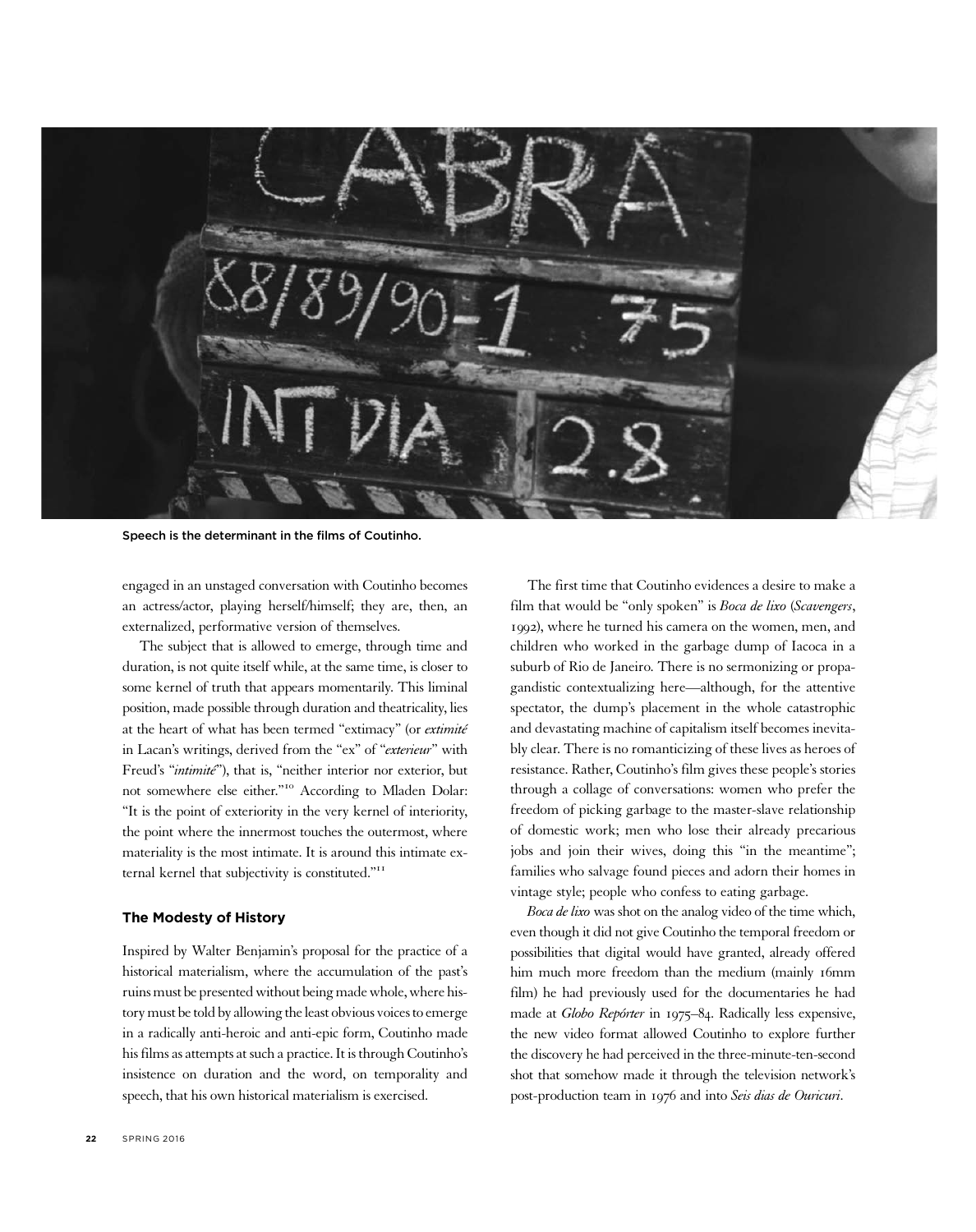

One of Coutinho's early forays into video, Boca de lixo (Scavengers, 1992), gives the people's stories through a collage of conversations. Photos courtesy of Instituto Moreira Salles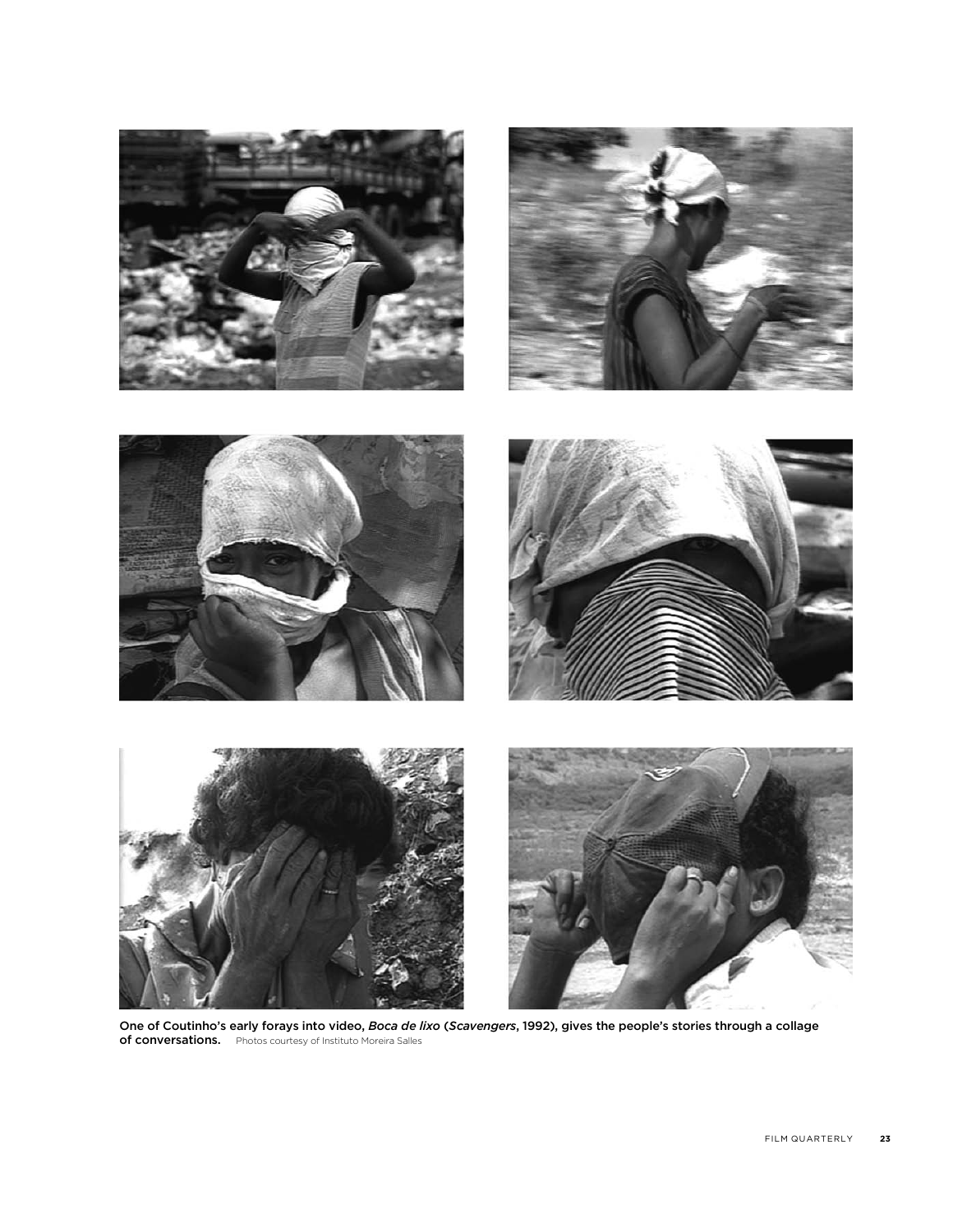While Seis dias had been made for television, financed and produced by the network, both Boca de lixo and the subsequent Santo Forte were produced by the CECIP. In 1986, Coutinho had helped found the CECIP (Center of Popular Image Creation / Centro de Criação de Imagem Popular), an NGO that is still in existence today and that addresses questions of citizenship in Brazil through educational and media projects. During the 1990s it was through the CECIP that Coutinho continued his documentary practice, making shorts and features such as Boca de lixo and Santo Forte. The CECIP allowed him to make a number of films and was his home until João Moreira Salles, an open admirer of Coutinho, offered up Videofilmes as his new home.

Boca de lixo's longest conversation takes place roughly halfway through the film. Coutinho had been talking to Jurema, a woman who was scavenging in the garbage dump at Iacoca, when at one point she states, "I have six more [children] at home." The film then moves to her home where Coutinho, and the audience, meet her children, her partner, her mother. There, in the private sphere, the person becomes public. Contained within the space of her home, the camera stops roaming and begins to listen to her story. Prior to this moment, the film has been marked by a camera that is constantly on the move, with a number of long takes made without a dolly or steadicam, in which the image is blurry and at times dizzying.

It is important to underline, once again, that Boca de lixo is one of Coutinho's early forays into video. He had made only two earlier video documentaries, Santa Marta: Duas semanas no morro (Santa Marta: Two Weeks in the Hillside Slums, 1987) and Volta redonda: Memorial da greve (The Strike's Memorial, 1989). Analog, and later digital, video formats afforded Coutinho many advantages, as the technology allowed the extended long takes he began to employ.

Despite the temporal possibilities allowed by the new medium, the sequence is not in fact composed of a single long shot. The roughly five-minute-thirty-second sequence remains situated in the entrance to the character's home, but cuts prevail, and multiple shots make up the sequence. Nor does the camera remain immobile, offering a "portrait" of the woman through numerous angles, takes, and voices, for it is not only she who speaks during the sequence—her mother speaks, her partner speaks, and through the symphony of voices the spectator perceives the woman's life.

It is in Santo Forte, and eventually Edifício Master, that Coutinho lets the camera sit still, where he finally gets rid of the external movement and focuses on the temporal unity of the subject's utterances and speech. Santo Forte's opening shot appears as if a photograph: for twelve seconds, the static

shot is focused on a man and a woman standing still, outdoors, in front of what appears to be a house. This shot is followed by a second static shot: a close-up of the man who had appeared in the first shot. To be more precise, his voice is heard before his image appears. That is, before the camera sits with him for almost three minutes, inside his house, as he rambles about his wife's encounter with her grandmother's spirit (while stressing that he does not believe in spiritism and has told her repeatedly that her type of faith would be the end of them as a couple), the spectator has already heard him speaking, in a ghostly offscreen speech.

The voice precedes the body. The voice does not emerge from a body; rather, it is the voice that announces the body's appearance. Whether consciously or unconsciously, this film's opening, from voice, utterance, and speech to language's materialization in a body, will define, from this moment on, the central axis—even the *doxa*, despite Coutinho having expressed his hatred for dogmas of any kind—of Coutinho's films: voices, that is, and nothing more.

### Duration, Words, Conversations

It may be redundant today to state that time lies at the center of any particular film, regardless of which moment in the history of the medium such a film belongs to. Critics and theorists have carefully dissected the effect that the late nineteenth-century standardization of time and the lure of the contingent – which escaped that very standardization in the larger cultural, social, political, and economic setting of the nineteenth century – have had on the emergence of cinema. They have studied the development of formal continuity and discontinuity through the use of montage. Critics and theorists have also studied the ways in which chance and ephemerality were taken up as the instruments for selfreflexivity by experimental cinema. More recently a number of critics have worked on the global art film phenomenon of slow cinema, while others have studied the types and meaning of acceleration in the last decades. These are just some of the many cases that highlight the centrality of the question of time to film scholars and critics of various different historical periods or genres, and perhaps also point, if unintentionally, to the exhaustion of that category as useful for film criticism.

Risking a charge of obviousness, redundancy, or exhaustion, I want to insist that it is important, even mandatory, to think of the ways in which Coutinho uses time in his films—because time is at the very center of his approach to documentary cinema. This centrality can be traced initially and primarily back to the dual temporalities that constitute Coutinho's first feature-length film, Cabra marcado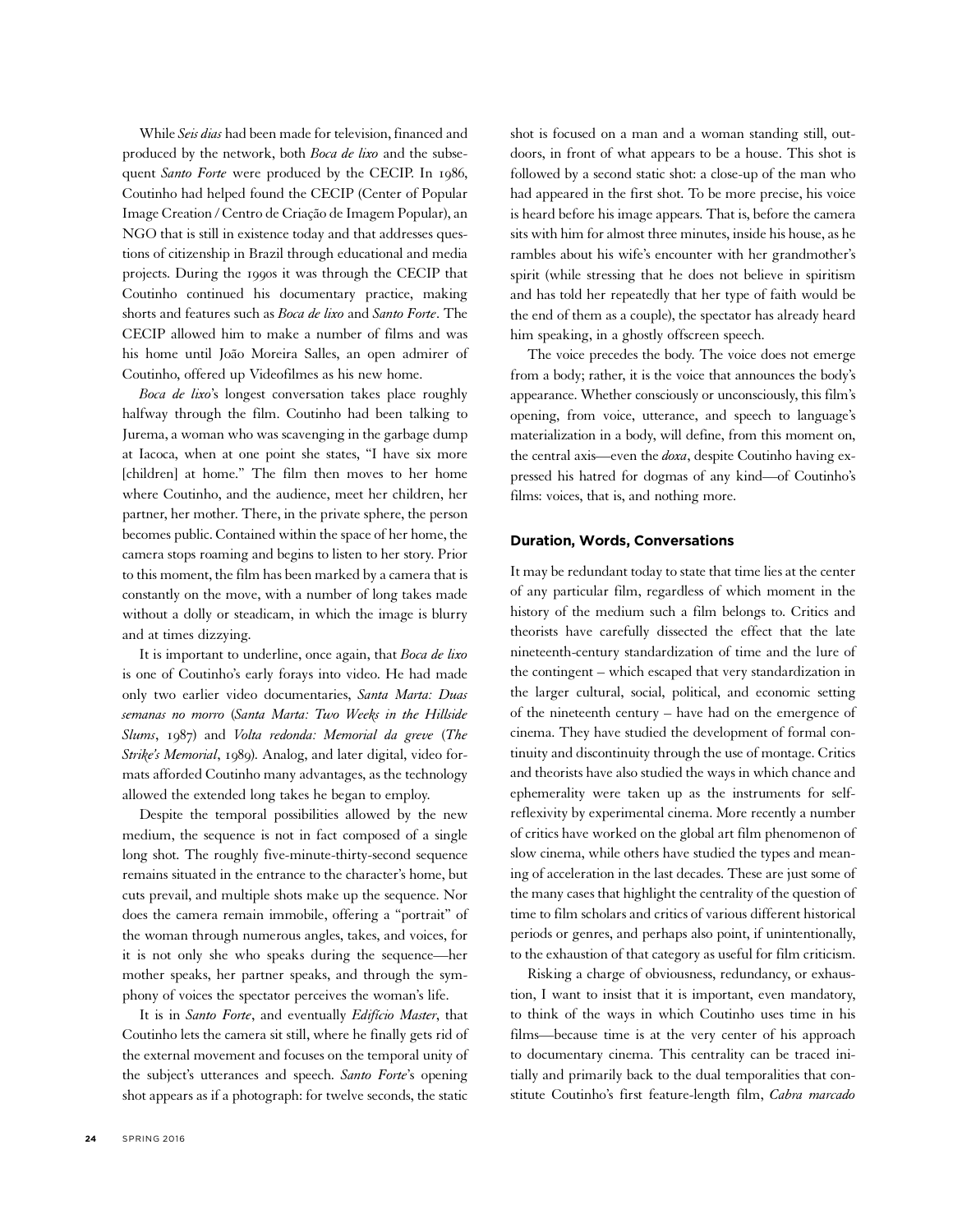*para morrer*. Begun in 1964, interrupted that same year due to the military coup, revived and then finished in 1984, the film's rhythm is marked by the constant movement between the black and white images of the 1964 production and the color ones from 1984. The film's English-language title makes this complex temporality explicit with the inclusion of the phrase Twenty Years Later, followed by the production credits which read "Brasil, 1964–1984" even though the original Portuguese title Cabra marcado para morrer does not.

To further complicate the film's diegesis, there is yet a third temporality that the 1984 film offers in its final form: footage from 1962 when Coutinho was traveling in the Brazilian Northeast as part of a student union caravan documenting life and culture in the region, during which he had his first chance encounter with the story and family members of a recently murdered peasant leader who would then a couple of years later offer up their stories for the film's script. The production credits, then, should actually be corrected to read: 1962–1984. Even though the film offers images from all three moments, and is ostensibly about the beginning and the end of a period marked by military rule and by the demise of a cultural politics that the coup brought to an end, the film should more properly be considered as an exploration of the time between the years, marked by the dash in "1964–1984" (or the corrected dash of 1962–1984), and of what happened to the lives of the people involved—those onscreen playing themselves as characters, those performing as extras—in between the three moments when Coutinho was in fact able to shoot his film with them: 1962, 1964, 1981.

Even though the reason for the two-decade gap between the beginning and end of the film's production life is fascinating, it is rather the effect of that interruption that is key to understanding Coutinho's method of work. At the most obvious level, the twenty-year interruption forced a film that was originally a drama into documentary mode. The whereabouts of its characters had to be discovered, and its script's initial status as a pressing story that needed to be told had, by that time, expired, replaced by a wandering documentary of a process. In truth, it was already close to being a documentary: a film about the life of farm labor leader João Pedro Teixeira who had (in 1962) recently been murdered. It was going to be made with nonprofessional actors, using documents from Teixeira's life, with his widow Elizabeth "acting" as herself. Yet Coutinho called it a "story" [historinha] and often described it as a film about poor people who had decided to put on a play.

Coutinho's film, in this first stage, belongs to the new cultural practices that emerged around the Popular Cultural Center of the National Student Union (Centro Popular de Cultura da União Nacional dos Estudantes, or the CPC of UNE). The CPC was organized around the belief that culture was what was going on in the streets, not in dressing rooms or studios, not in the translation or appropriation of European and North American culture, and it was thus pointedly critical of the massive influx of cultural products from "developed" nations like the United States. Founded in late 1961 in Rio de Janeiro under the presidency of João Goulart, the CPC, like the earlier Popular Culture Movement (MCP, Movimento de Cultura Popular) from Pernambuco, believed they were the cultural vanguard of a socialist political moment and movement in Brazil.

This was the umbrella under which Coutinho's first feature-length film was to be made. The "quasi-documentary" mode, which Coutinho chose for the film, was precisely a tenet of both the CPC and MCP. His return to the story in 1981 after the nearly twenty-year hiatus dislocated the material and ideological structures that had made the initial project possible. Returning to the same film would have been in some ways impossible, in other ways impractical: some of the actors-protagonists were long dead; Elizabeth Teixeira, the murdered leader's wife who had played herself, had to be found; the farm labor movement had become a metal workers movement; and the most pressing political question was the return to democracy. Crucially, the CPC itself had closed in 1964 due to the same coup that had shut down the film production. Yet Coutinho knew that most of the film footage had survived, hidden throughout the period of military rule.

In returning to the film twenty years later Coutinho establishes a conversation between disparate, multiple eras. This detail is crucial, because, as critics have long observed, and as Coutinho himself described early on, his film work from Cabra marcado para morrer onward should be called a conversational cinema.<sup>12</sup> A practice of unstaged conversation becomes his structuring method in O fio da memória (1991), Boca de lixo (1992), Santo Forte (1999), Edifício Master (2002), Peões (2004), O fim e o princípio (2005), Jogo de cena (2007), Moscou (2008), and As canções (2011). The back and forth between 1964 and 1981 establishes the "first conversation" and thus articulates conversation as a durational practice for all that will come.

In a 1998 interview Coutinho was asked about his relationship to anthropology, to which he answered that there could be no real lineage between his work and that discipline because his method was so anti-systematic but he acknowledged that Lévi-Strauss's The Savage Mind had been extremely influential for him, particularly the distinction between the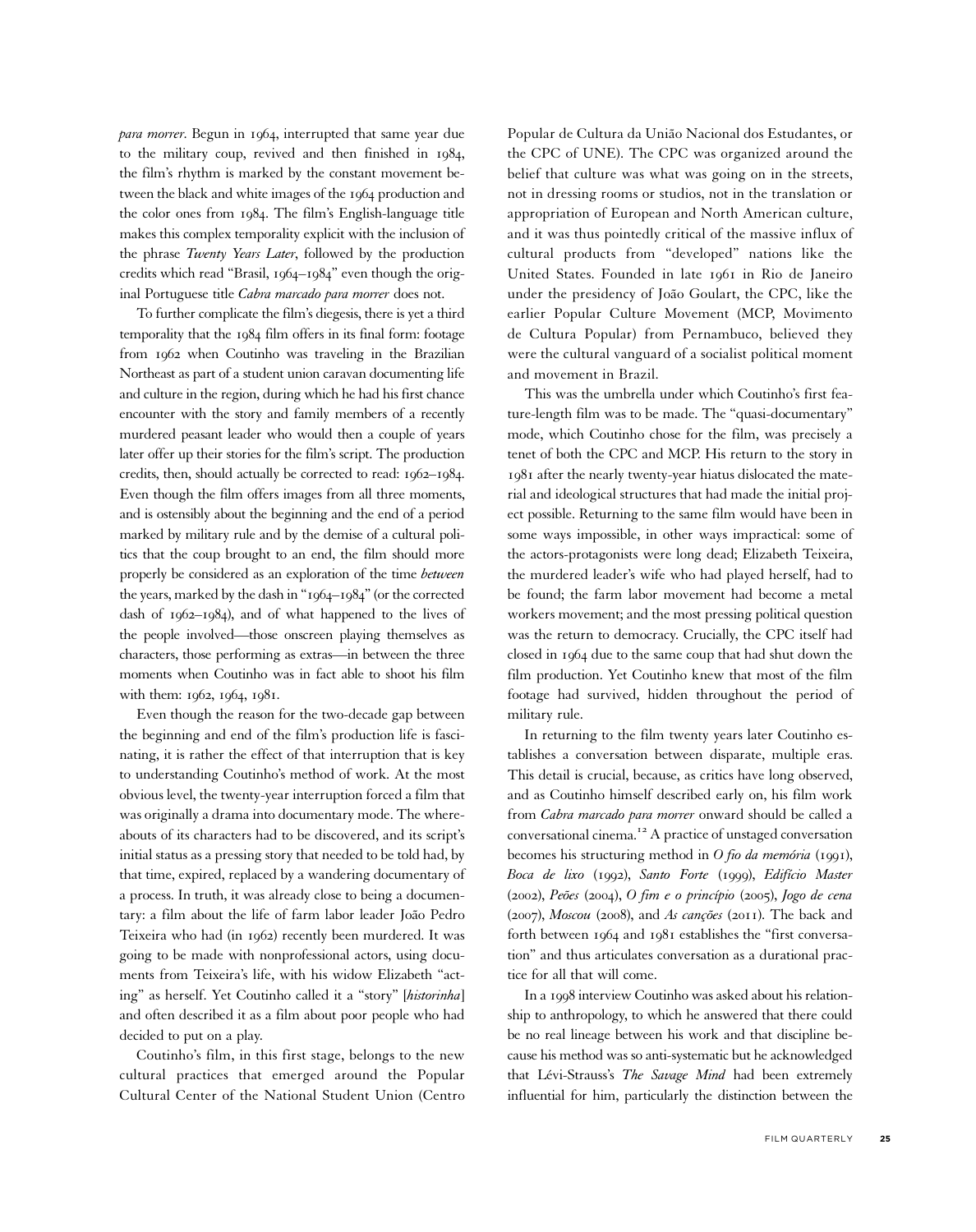

Coutinho often described Cabra marcado para morrer as a film about poor people who had decided to put on a play. Photos courtesy of Instituto Moreira Salles